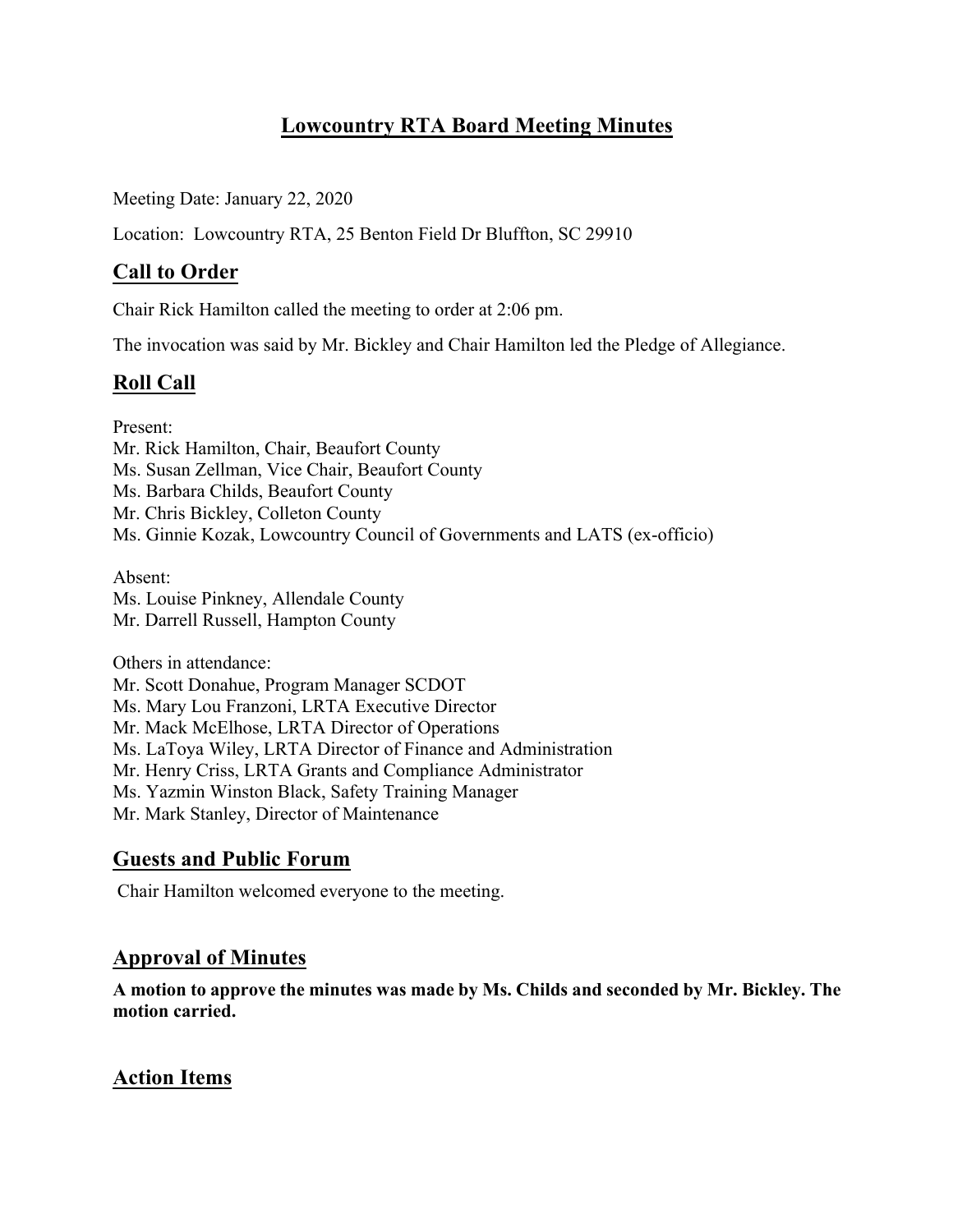- 1. Approval of the revised Personnel Policy. Ms. Franzoni proposed a revision of the personal policy with the following highlights:
- $\triangleright$  Add Good Friday as the 11<sup>th</sup> Holiday
- $\triangleright$  Remove Board approval for long term disability (6 months or more)
- $\triangleright$  Obituary required for Bereavement pay / Bereavement Pay only for immediate Family
- $\triangleright$  Remove Employee Assistance Program (EAP) and replace language with Substance Abuse Professional (SAP)
- $\triangleright$  Revise the language requiring a telephone "in the place of abode" to require a telephone
- $\triangleright$  Change the language of the Designated Smoke Area

### **A motion to approve was made by Barbara Childs and seconded by Susan Zellman. The motion carried.**

2. Approval of the revised Title VI Program. Mr. Henry Criss reviewed the Title IV revised policy.

### **A motion to approve was made by Barbara Childs and seconded by Chris Bickley. The motion carried.**

#### **Informational Items**

- 1. Ms. Franzoni provided the Executive Director's report. Highlights included:
	- Staff appreciation for new Senior Staff
	- Passenger count is down on the commuter buses in December
	- Instead of a company picnic in 2019, we tried a family fun day at Station 300.
	- We reached 60 days with no preventable accidents
- 2. Ms. Wiley reported on the financial statements.
	- Ms. Wiley stated that some vendors weren't invoiced for a couple of months and she is still getting caught up. She provided statements for October and November. December will be reviewed in May by Ms. Childs.
- 3. Mr. Hamilton recommended the board members to take a walk/tour of the site. He applauded the maintenance department for 100% preventive maintenance, the new layout of the parts room and for the amazing clean up of the exterior of the buildings.

### **Old Business**

1. Urban Study, Phase 2

We are in the process of the second stage of the planning project for the urban services area. This includes service in Bluffton as well as expanded Trolley service on Hilton Head. Ms. Franzoni informed that April first kickoff is set for the Trolley service

2. Trolley Service Update